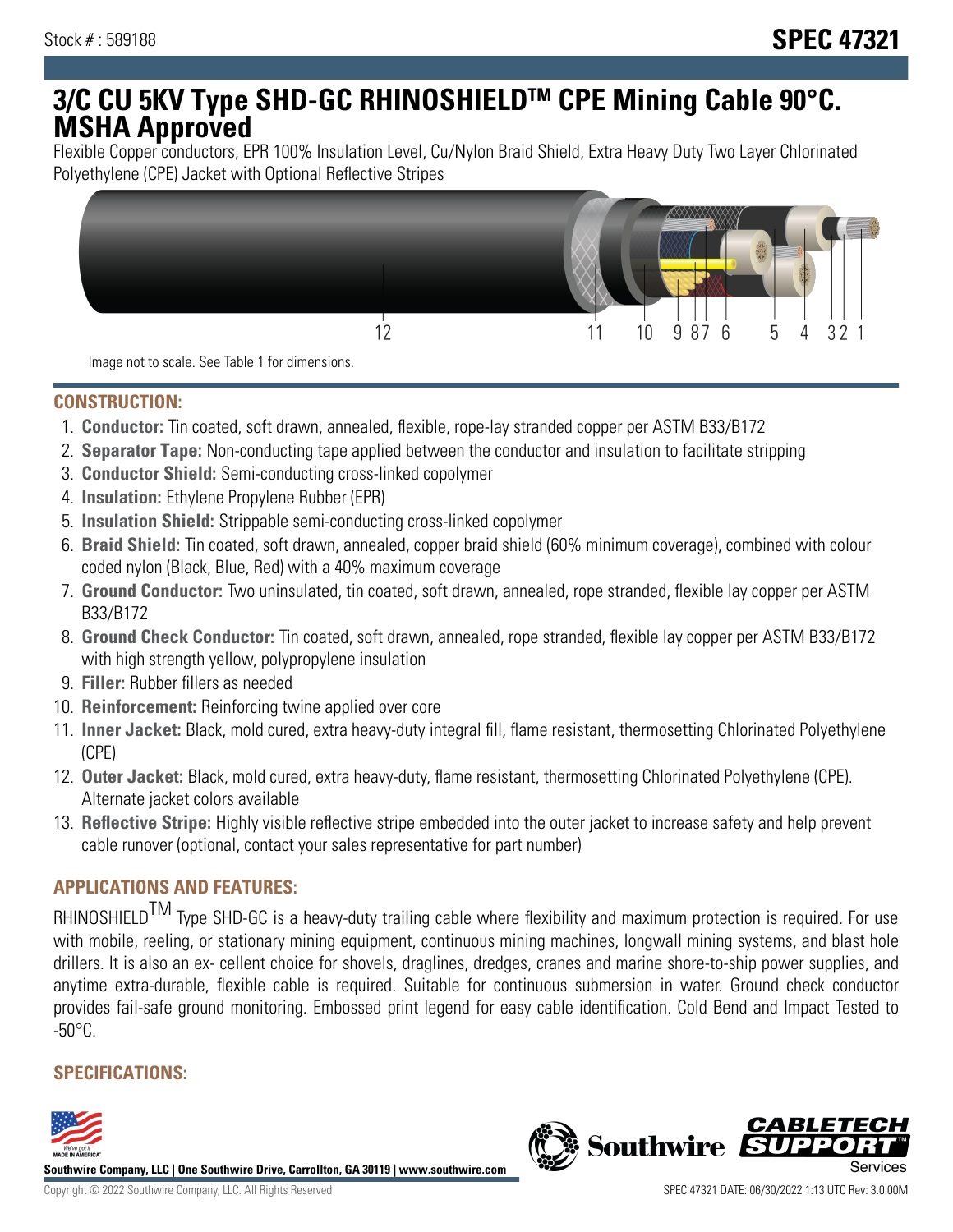- ASTM B33 Standard Specification for Tin-Coated Soft or Annealed Copper Wire
- ASTM B172 Standard Specification for Rope-Lay-Stranded Copper Conductors Having Bunch-Stranded Copper Conductors
- ICEA S-75-381 Portable and Power Feeder Cables for Use in Mines
- CSA Listed File # LL65300 FT1, FT4, FT5 CSA C22.2, No. 96 Portable Power Cables
- MSHA listed: passes MSHA flame test
- Meets or exceeds ICEA requirements as applicable for ICEA S-75-381/NEMA WC 58, ASTM B-3

# **SAMPLE PRINT LEGEND:**

SOUTHWIRE (R) RHINO<sup>TM</sup> BRAND CABLE # AWG CU 3/C EPR TYPE SHD-GC 5000V -50°C 90°C P-07-KA140005 MSHA